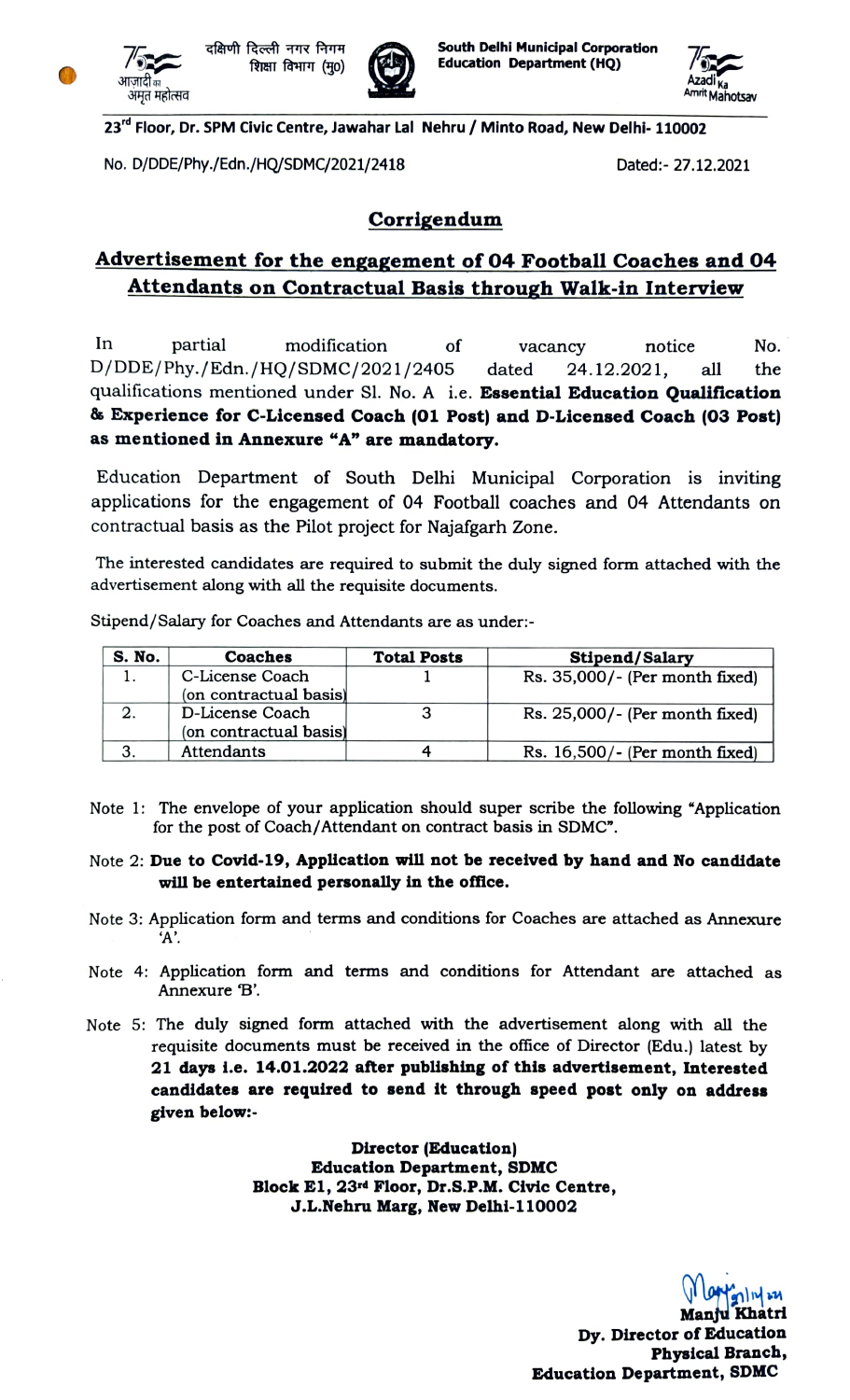#### **Annexure 'A'**

# **South Delhi Municipal Corporation Application for the Post of Football Coaches**

#### Applied as licensed coach (C-License/D-License)

- 1. Name
- 2. Date of Birth/Age
- 3. Gender
- 4. Permanent Address
- 5. Communication Address
- 6. Mobile No.
- 7. E-mail ID
- 8. Education Qualification
- 9. Date of Completion of C-License/D-License
- 10. Experience of coaching

### **List of documents to be required:-**

- 1. Attested copies of C/D Licensed certificates & other Qualifications.
- 2. Age Proof
- 3. Address Proof
- 4. 2 Passport size Photographs
- 5. Work Experience certificates

### **A. Essential Educational Qualification & experience for C-Licensed Coach (01 Post)**

Candidate should have

- 1. Certificate course of NIS with minimum three years experience in coaching
- 2. Graduate & (D.P.Ed) Diploma in Physical Education, B.P.ED. (3 years degree course)
- 3. C-License from AFC (Asian Football Confederation) with minimum three years experience in coaching

**Other Qualifications:-** Higher specialized qualifications, courses and National player shall be given preference.

**Age Limit:-** The maximum age shall not be more than 32 years on the last date of receipt of the application.

Photo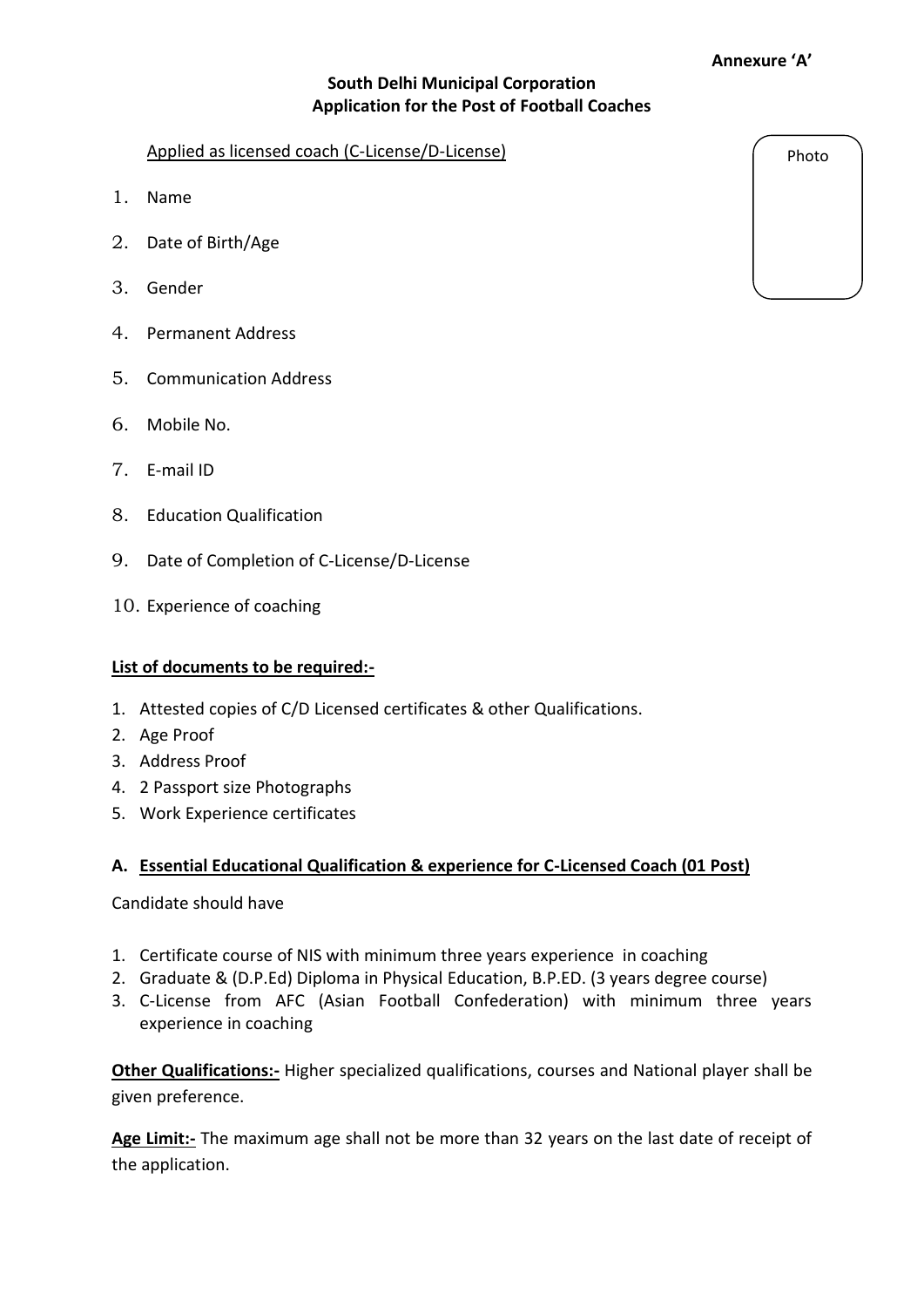Candidate should have

- 1. Certificate course of NIS with minimum three years experience in coaching
- 2. Graduate & (D.P. Ed) Diploma in Physical Education, B.P.ED. (3 years degree course)
- 3. D-License from AIFF (All India Football federation) with minimum three years experience in coaching

**Other Qualifications:-** Higher specialized qualifications, courses and National player shall be given preference.

Age Limit:- The maximum age shall not be more than 32 years on the last date of receipt of the application.

# **Other Terms & Conditions**

- 1. The appointment is purely on contract basis for a period of one year, initially and extended as decided by the authority.
- 2. The Authority reserves the right to terminate the appointee by paying remuneration for 7 days in lieu of notice any time during the tenure even without assigning any reason or for failure to perform assigned duties to the satisfaction of the competent authority.
- 3. He/She will be paid the monthly remuneration; initially for a period of one year w.e.f. the date of her/his actual joining of duty in his/her assigned places/schools.
- 4. The appointee shall perform the duties assigned to him/her by the competent authority it reserves the right to assign any duty as and when required no extra/additional allowance will be admissible in case of such assignment.
- 5. He/She will be entitled to avail casual leave for 8 days in a calendar year.
- 6. He/She will be working six days a week (Excluding 2<sup>nd</sup> Saturday, Sunday, National and Gazetted Holidays).
- 7. Under normal circumstance, no long leave at a stretch shall be admissible; no leave shall be regulated if availed without prior permission.
- 8. The period of appointment will be maximum for one year w.e.f. the date of joining duty. This is a full time appointment hence the appointee shall not accept any other appointment, paid or otherwise.
- 9. Each coach will need to spend minimum 3 hours in a school and total 8 hours (including training schedule) per day throughout a six-day week (except National Holidays and Gazetted Holidays). The coaches shall be responsible for training/coaching and scouting of the talent in other SDMC schools also.
- 10. The appointee shall be engaged in SDMC Primary Schools/Stadiums in SDMC (Najafgarh Zone) and He/She shall be functioning under the direct control of the Sports Cell, in which He/She is engaged.
- 11. Inspiring confidence and self belief by given directions and command using clear and simple language (Hindi).
- 12. Acting as a role model, gaining the respect and trust of the organization & children.
- 13. Maintaining records and trainee's performance.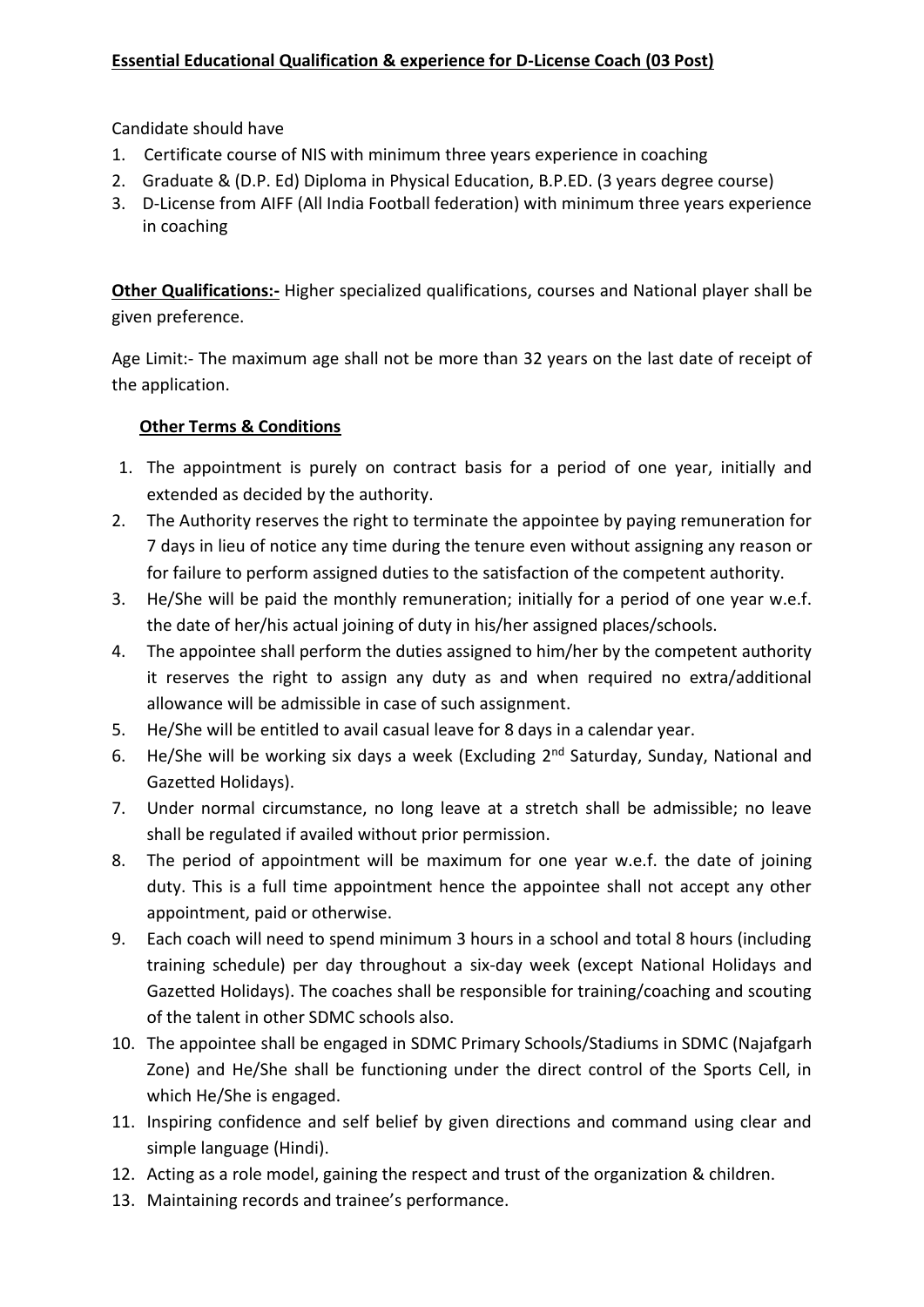- 14. The appointee shall not allow any private person/support staff during the training/working hours in the schools.
- 15. The contract appointment does not bestow any right upon the coach for regular appointment in Department.
- 16. The appointment can be terminated at one month notice from either side.
- 17. Any declaration given or information/documents furnished by the appointee if found to be wrong even at a later date or if any material information is found to be suppressed then the appointee shall be liable for termination from contractual appointment without prejudice to such other action by the Government (Corporation) as deemed necessary.
- 18. The contractual appointment and continuation thereof if any shall be governed exclusively by the terms and conditions stated herein above & further on performance.
- 19. All guidelines/SOP related to Covid-19 pandemic safety measures issued time to time shall be followed strictly during training/coaching.

I have read all the terms & conditions carefully & strictly adhered to all.

## **Self Declaration:-**

I hereby undertake that I am not facing enquiry, investigation or case or any other proceeding in relation to any criminal offence or allegation of moral turpitude and/or has not been convicted/held guilty by any Court or Authority. I also undertake that I have not been removed from services on disciplinary grounds by any authority.

**Signature**

**Name of Applicant** 

**Date & Place**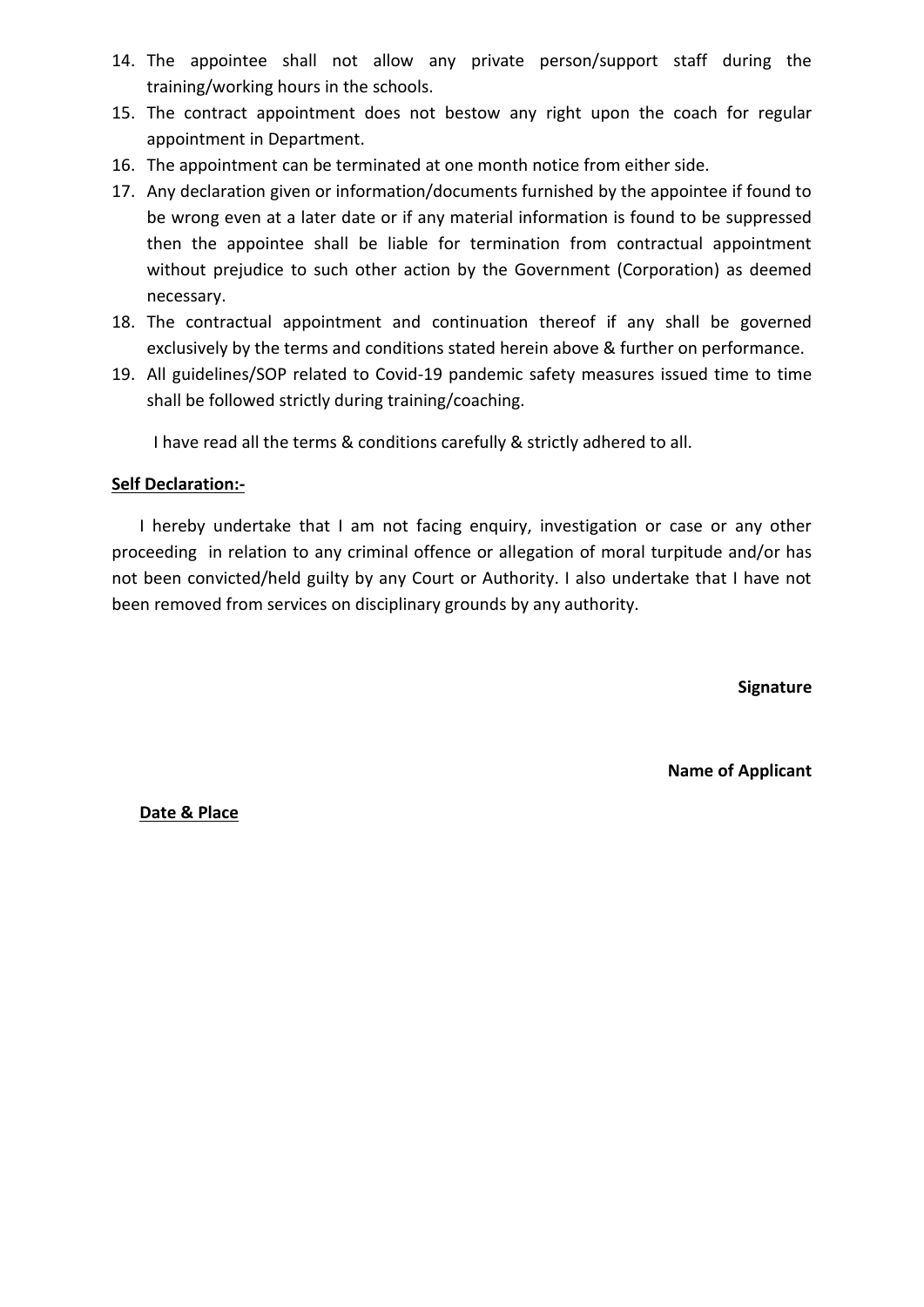#### **Annexure 'B'**

# **South Delhi Municipal Corporation Application for the Post of 04 Attendants**

### Applied to the post of Attendants

- 1. Name
- 2. Date of Birth/Age
- 3. Gender
- 4. Permanent Address
- 5. Communication Address
- 6. Mobile No.
- 7. E-mail ID
- 8. Education Qualification
- 9. Experience in field of sports (Essential Requirement)

### **List of documents to be required:-**

- 1. Attested copies of Qualification Certificates.
- 2. Age Proof
- 3. Address Proof
- 4. 2 Passport size Photographs
- 5. Work experience certificates

# **A. Essential Educational Qualification & experience for Attendant- (04 Post)**

Candidates should have

- 1. 10<sup>th</sup> Passed from any recognized board
- 2. Sports related background at junior or senior level in any sports.

**Age Limit: -** The maximum age shall not be more than 32 years on the last date of receipt of the application.

### **Other Terms & Conditions**

- 1. The appointment is purely on contract basis for a period of one year, initially and extended as decided by the authority.
- 2. The Authority reserves the right to terminate the appointee by paying remuneration for 7 days in lieu of notice any time during the tenure even without assigning any reason or for failure to perform assigned duties to the satisfaction of the competent authority.
- 3. He/she will be paid the monthly remuneration; initially for a period of one year w.e.f. the date of his/her actual joining of duty in his assigned places/schools.

Photo